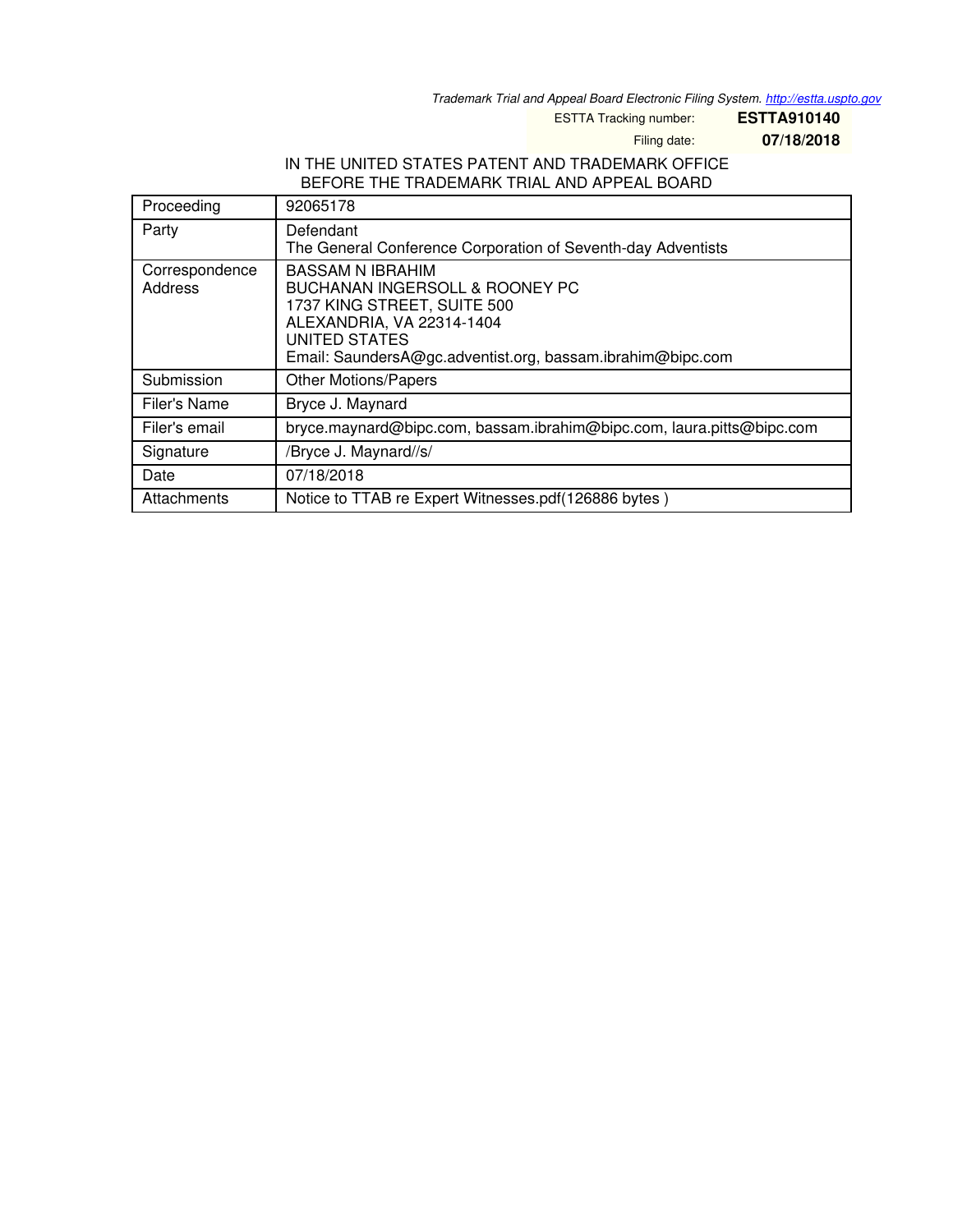## **IN THE UNITED STATES PATENT AND TRADEMARK OFFICE BEFORE THE TRADEMARK TRIAL AND APPEAL BOARD**

) ) ) ) ) ) ) ) ) ) ) )

Philanthropist.com, Inc.

Petitioner,

v.

The General Conference Corporation of Seventh-Day Adventists

Registrant

 Cancellation No. 92065178 (Parent) Cancellation No. 92065255

## **REGISTRANT'S NOTICE TO TTAB REGARDING EXPERT WITNESSES**

 Pursuant to TBMP §401.03, Registrant The General Conference Corporation of Seventh-Day Adventists ("Registrant") hereby advises the Board that Registrant intends to use expert witnesses Dr. Clinton Wahlen, Dr. George Reid, and Dr. Sara Parikh to present testimony and evidence under Rules 702, 703, and/or 705 of the Federal Rules of Evidence. Registrant has already served its Expert Disclosures on Petitioner.

 Dr. Wahlen and Dr. Reid are experts in American religious history and will be submitting testimony and evidence regarding the history of the Seventh-Day Adventist Church, the historical use of the term "Adventist," and related matters.

 Dr. Parikh is a trademark survey expert and will be providing testimony and evidence regarding a survey concerning the meaning of the term "Adventist" to relevant consumers.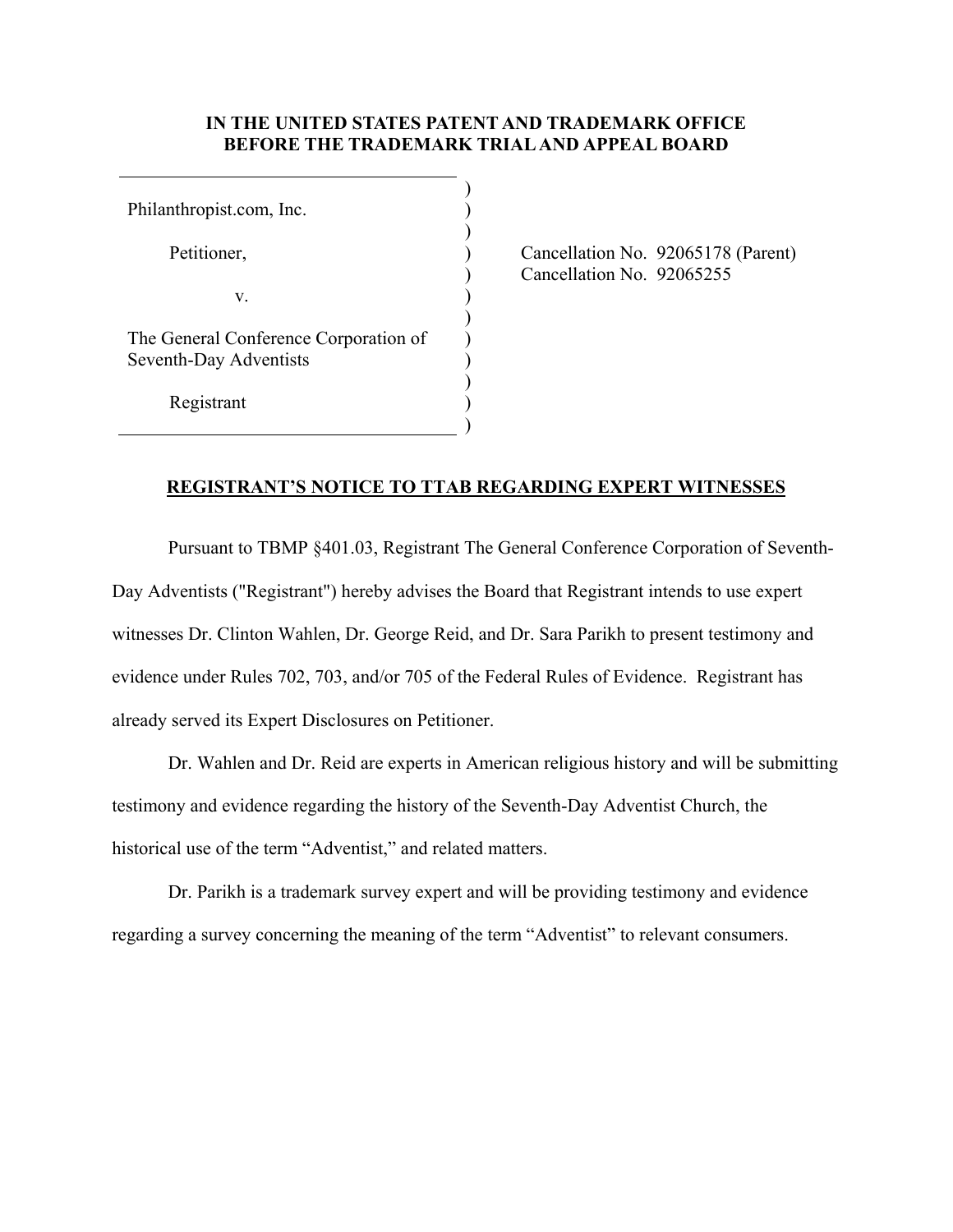Registrant has provided Expert Reports to Petitioner for all three witnesses stating their

opinions, the basis for their opinions, and all other information required to be disclosed under Rule 26(a)(2)(B).

Respectfully submitted,

THE GENERAL CONFERENCE **CORPORATION** OF SEVENTH-DAY ADVENTISTS

M By:

Bassam N. Ibrahim Bryce J. Maynard Laura K. Pitts Buchanan Ingersoll & Rooney PC 1737 King Street, Suite 500 Alexandria, Virginia 22314-2727 Telephone: 703-836-6620

*Attorneys for Registrant* 

Date: July 18, 2018